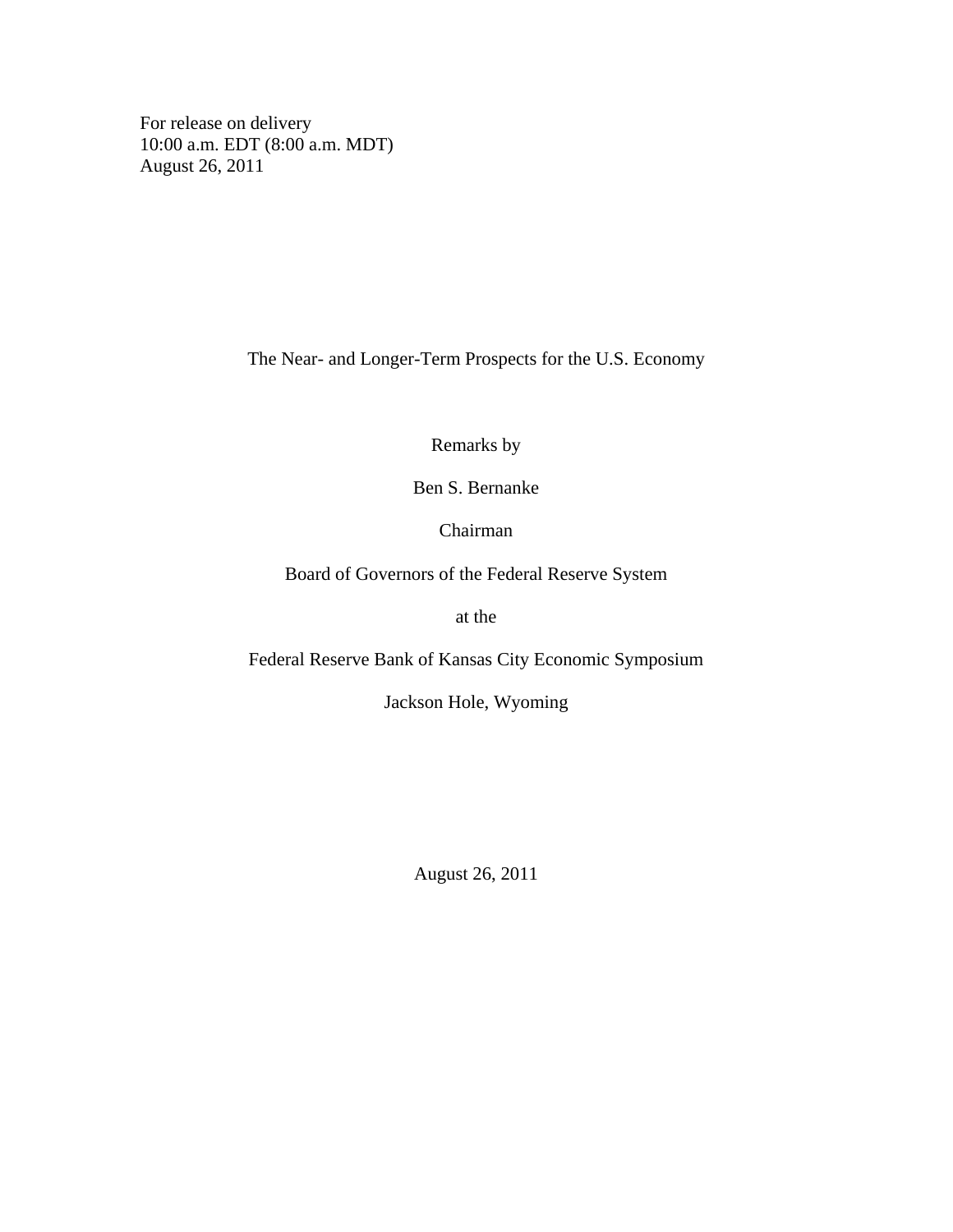Good morning. As always, thanks are due to the Federal Reserve Bank of Kansas City for organizing this conference. This year's topic, long-term economic growth, is indeed pertinent--as has so often been the case at this symposium in past years. In particular, the financial crisis and the subsequent slow recovery have caused some to question whether the United States, notwithstanding its long-term record of vigorous economic growth, might not now be facing a prolonged period of stagnation, regardless of its public policy choices. Might not the very slow pace of economic expansion of the past few years, not only in the United States but also in a number of other advanced economies, morph into something far more long-lasting?

I can certainly appreciate these concerns and am fully aware of the challenges that we face in restoring economic and financial conditions conducive to healthy growth, some of which I will comment on today. With respect to longer-run prospects, however, my own view is more optimistic. As I will discuss, although important problems certainly exist, the growth fundamentals of the United States do not appear to have been permanently altered by the shocks of the past four years. It may take some time, but we can reasonably expect to see a return to growth rates and employment levels consistent with those underlying fundamentals. In the interim, however, the challenges for U.S. economic policymakers are twofold: first, to help our economy further recover from the crisis and the ensuing recession, and second, to do so in a way that will allow the economy to realize its longer-term growth potential. Economic policies should be evaluated in light of both of those objectives.

 This morning I will offer some thoughts on why the pace of recovery in the United States has, for the most part, proved disappointing thus far, and I will discuss the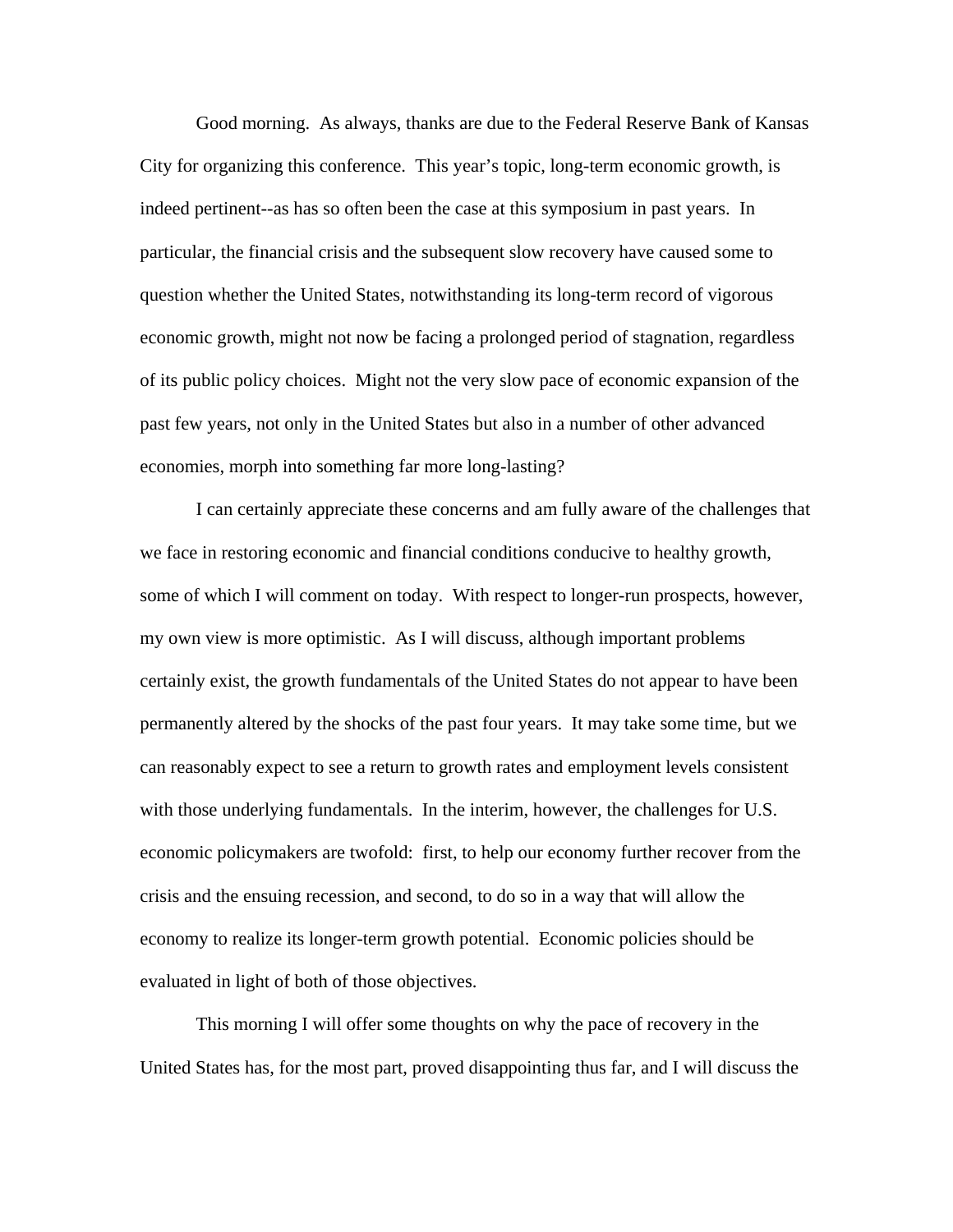Federal Reserve's policy response. I will then turn briefly to the longer-term prospects of our economy and the need for our country's economic policies to be effective from both a shorter-term and longer-term perspective.

## **Near-Term Prospects for the Economy and Policy**

In discussing the prospects for the economy and for policy in the near term, it bears recalling briefly how we got here. The financial crisis that gripped global markets in 2008 and 2009 was more severe than any since the Great Depression. Economic policymakers around the world saw the mounting risks of a global financial meltdown in the fall of 2008 and understood the extraordinarily dire economic consequences that such an event could have. As I have described in previous remarks at this forum, governments and central banks worked forcefully and in close coordination to avert the looming collapse. The actions to stabilize the financial system were accompanied, both in the United States and abroad, by substantial monetary and fiscal stimulus. But notwithstanding these strong and concerted efforts, severe damage to the global economy could not be avoided. The freezing of credit, the sharp drops in asset prices, dysfunction in financial markets, and the resulting blows to confidence sent global production and trade into free fall in late 2008 and early 2009.

We meet here today almost exactly three years since the beginning of the most intense phase of the financial crisis and a bit more than two years since the National Bureau of Economic Research's date for the start of the economic recovery. Where do we stand?

There have been some positive developments over the past few years, particularly when considered in the light of economic prospects as viewed at the depth of the crisis.

- 2 -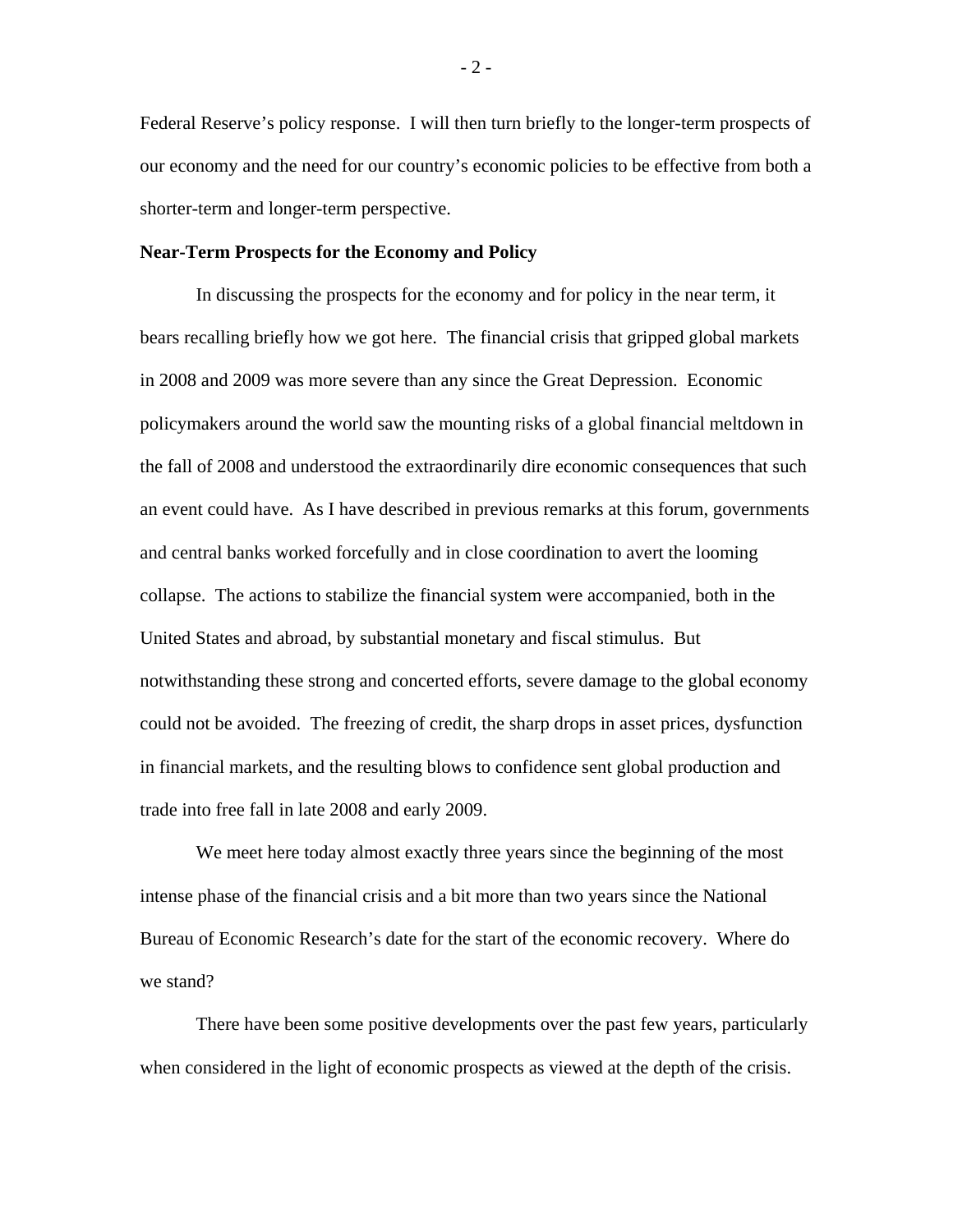Overall, the global economy has seen significant growth, led by the emerging-market economies. In the United States, a cyclical recovery, though a modest one by historical standards, is in its ninth quarter. In the financial sphere, the U.S. banking system is generally much healthier now, with banks holding substantially more capital. Credit availability from banks has improved, though it remains tight in categories--such as small business lending--in which the balance sheets of potential borrowers remain impaired. Companies with access to the public bond markets have had no difficulty obtaining credit on favorable terms. Importantly, structural reform is moving forward in the financial sector, with ambitious domestic and international efforts underway to enhance the capital and liquidity of banks, especially the most systemically important banks; to improve risk management and transparency; to strengthen market infrastructure; and to introduce a more systemic, or macroprudential, approach to financial regulation and supervision.

In the broader economy, manufacturing production in the United States has risen nearly 15 percent since its trough, driven substantially by growth in exports. Indeed, the U.S. trade deficit has been notably lower recently than it was before the crisis, reflecting in part the improved competitiveness of U.S. goods and services. Business investment in equipment and software has continued to expand, and productivity gains in some industries have been impressive, though new data have reduced estimates of overall productivity improvement in recent years. Households also have made some progress in repairing their balance sheets--saving more, borrowing less, and reducing their burdens of interest payments and debt. Commodity prices have come off their highs, which will reduce the cost pressures facing businesses and help increase household purchasing power.

- 3 -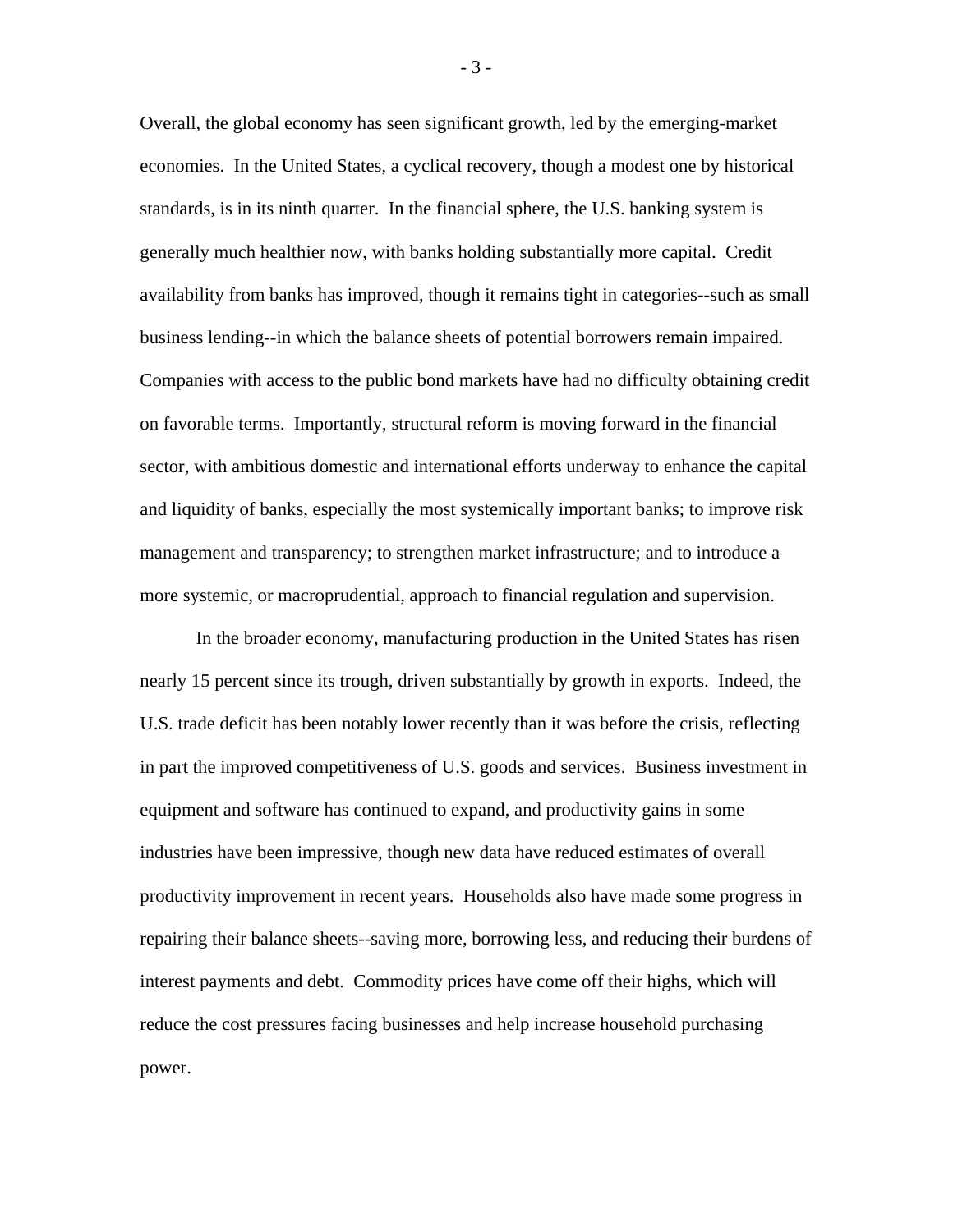Notwithstanding these more positive developments, however, it is clear that the recovery from the crisis has been much less robust than we had hoped. From the latest comprehensive revisions to the national accounts as well as the most recent estimates of growth in the first half of this year, we have learned that the recession was even deeper and the recovery even weaker than we had thought; indeed, aggregate output in the United States still has not returned to the level that it attained before the crisis. Importantly, economic growth has for the most part been at rates insufficient to achieve sustained reductions in unemployment, which has recently been fluctuating a bit above 9 percent. Temporary factors, including the effects of the run-up in commodity prices on consumer and business budgets and the effect of the Japanese disaster on global supply chains and production, were part of the reason for the weak performance of the economy in the first half of 2011; accordingly, growth in the second half looks likely to improve as their influence recedes. However, the incoming data suggest that other, more persistent factors also have been at work.

Why has the recovery from the crisis been so slow and erratic? Historically, recessions have typically sowed the seeds of their own recoveries as reduced spending on investment, housing, and consumer durables generates pent-up demand. As the business cycle bottoms out and confidence returns, this pent-up demand, often augmented by the effects of stimulative monetary and fiscal policies, is met through increased production and hiring. Increased production in turn boosts business revenues and household incomes and provides further impetus to business and household spending. Improving income prospects and balance sheets also make households and businesses more creditworthy, and financial institutions become more willing to lend. Normally, these

- 4 -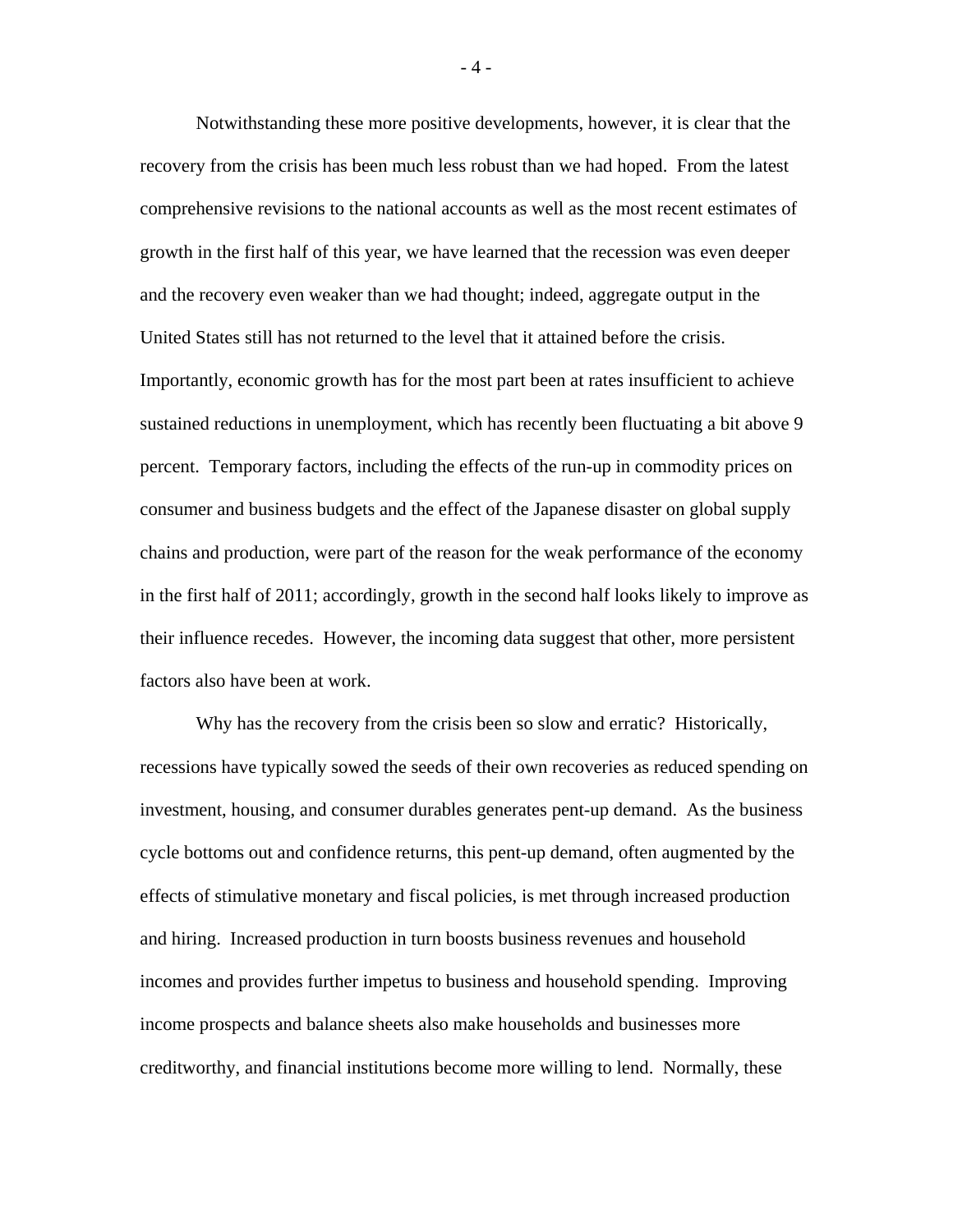developments create a virtuous circle of rising incomes and profits, more supportive financial and credit conditions, and lower uncertainty, allowing the process of recovery to develop momentum.

These restorative forces are at work today, and they will continue to promote recovery over time. Unfortunately, the recession, besides being extraordinarily severe as well as global in scope, was also unusual in being associated with both a very deep slump in the housing market and a historic financial crisis. These two features of the downturn, individually and in combination, have acted to slow the natural recovery process.

Notably, the housing sector has been a significant driver of recovery from most recessions in the United States since World War II, but this time--with an overhang of distressed and foreclosed properties, tight credit conditions for builders and potential homebuyers, and ongoing concerns by both potential borrowers and lenders about continued house price declines--the rate of new home construction has remained at less than one-third of its pre-crisis level. The low level of construction has implications not only for builders but for providers of a wide range of goods and services related to housing and homebuilding. Moreover, even as tight credit for some borrowers has been one of the factors restraining housing recovery, the weakness of the housing sector has in turn had adverse effects on financial markets and on the flow of credit. For example, the sharp declines in house prices in some areas have left many homeowners "underwater" on their mortgages, creating financial hardship for households and, through their effects on rates of mortgage delinquency and default, stress for financial institutions as well. Financial pressures on financial institutions and households have contributed, in turn, to greater caution in the extension of credit and to slower growth in consumer spending.

- 5 -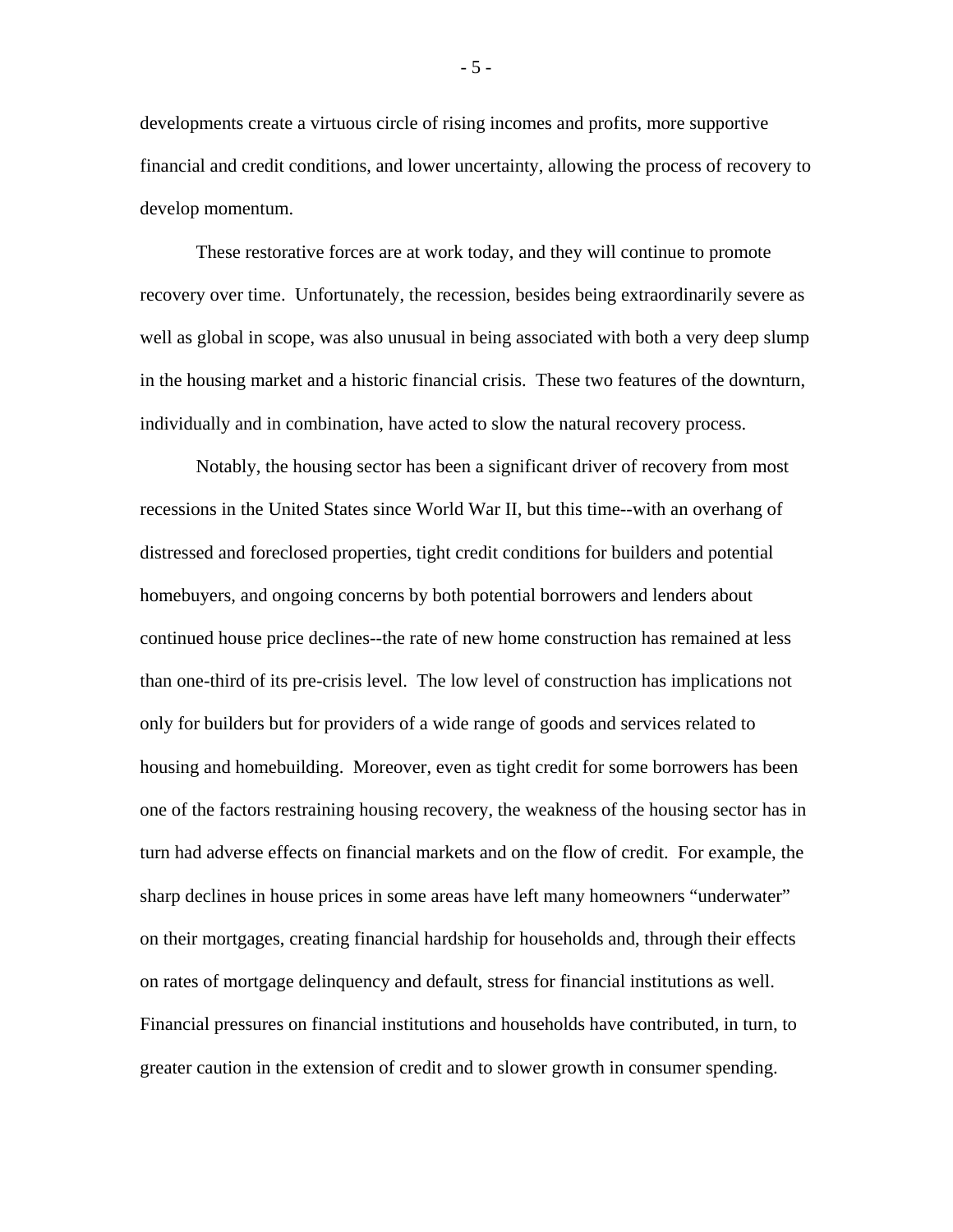I have already noted the central role of the financial crisis of 2008 and 2009 in sparking the recession. As I also noted, a great deal has been done and is being done to address the causes and effects of the crisis, including a substantial program of financial reform, and conditions in the U.S. banking system and financial markets have improved significantly overall. Nevertheless, financial stress has been and continues to be a significant drag on the recovery, both here and abroad. Bouts of sharp volatility and risk aversion in markets have recently re-emerged in reaction to concerns about both European sovereign debts and developments related to the U.S. fiscal situation, including the recent downgrade of the U.S. long-term credit rating by one of the major rating agencies and the controversy concerning the raising of the U.S. federal debt ceiling. It is difficult to judge by how much these developments have affected economic activity thus far, but there seems little doubt that they have hurt household and business confidence and that they pose ongoing risks to growth. The Federal Reserve continues to monitor developments in financial markets and institutions closely and is in frequent contact with policymakers in Europe and elsewhere.

Monetary policy must be responsive to changes in the economy and, in particular, to the outlook for growth and inflation. As I mentioned earlier, the recent data have indicated that economic growth during the first half of this year was considerably slower than the Federal Open Market Committee had been expecting, and that temporary factors can account for only a portion of the economic weakness that we have observed. Consequently, although we expect a moderate recovery to continue and indeed to strengthen over time, the Committee has marked down its outlook for the likely pace of growth over coming quarters. With commodity prices and other import prices

- 6 -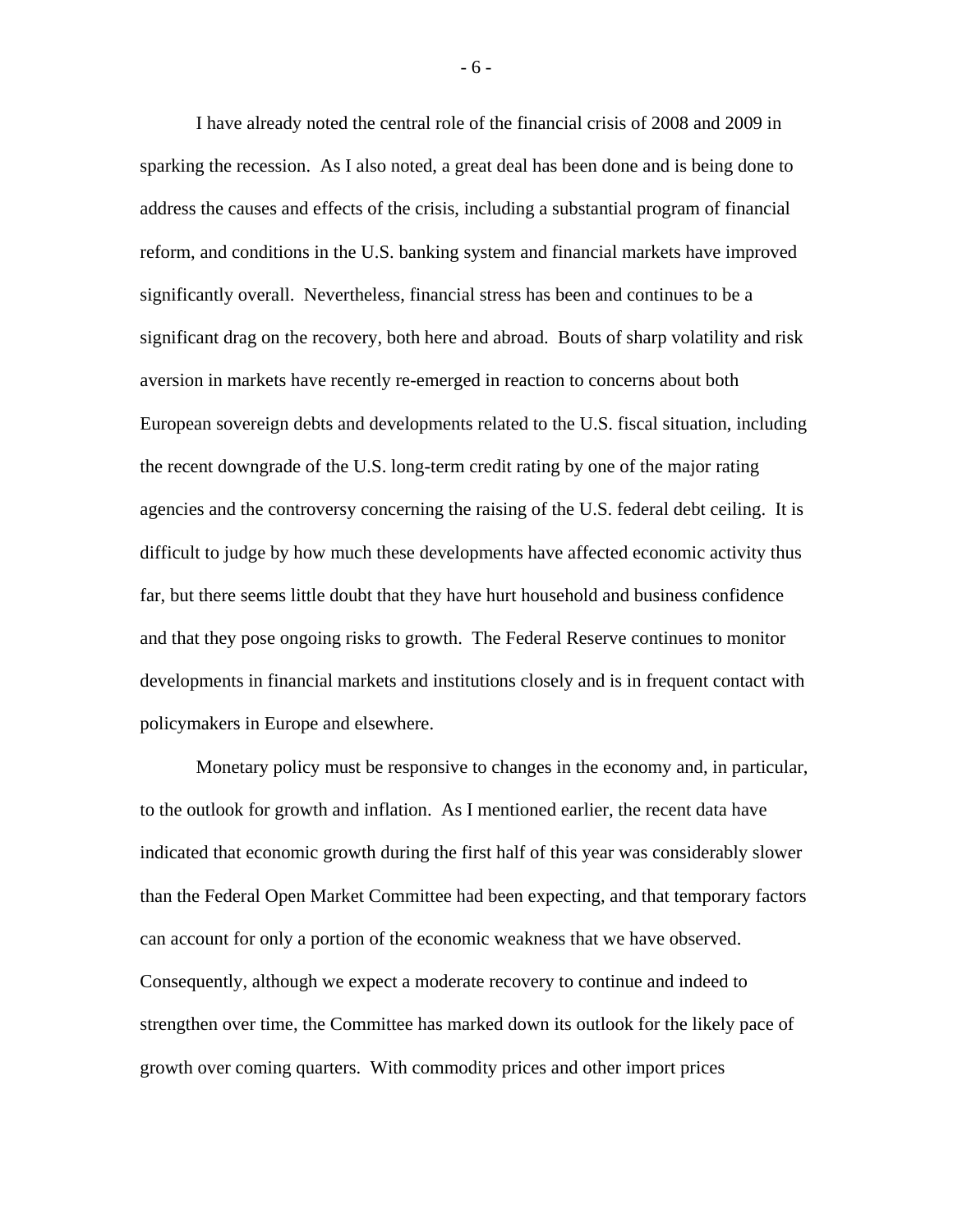moderating and with longer-term inflation expectations remaining stable, we expect inflation to settle, over coming quarters, at levels at or below the rate of 2 percent, or a bit less, that most Committee participants view as being consistent with our dual mandate.

In light of its current outlook, the Committee recently decided to provide more specific forward guidance about its expectations for the future path of the federal funds rate. In particular, in the statement following our meeting earlier this month, we indicated that economic conditions--including low rates of resource utilization and a subdued outlook for inflation over the medium run--are likely to warrant exceptionally low levels for the federal funds rate at least through mid-2013. That is, in what the Committee judges to be the most likely scenarios for resource utilization and inflation in the medium term, the target for the federal funds rate would be held at its current low levels for at least two more years.

In addition to refining our forward guidance, the Federal Reserve has a range of tools that could be used to provide additional monetary stimulus. We discussed the relative merits and costs of such tools at our August meeting. We will continue to consider those and other pertinent issues, including of course economic and financial developments, at our meeting in September, which has been scheduled for two days (the 20th and the 21st) instead of one to allow a fuller discussion. The Committee will continue to assess the economic outlook in light of incoming information and is prepared to employ its tools as appropriate to promote a stronger economic recovery in a context of price stability.

- 7 -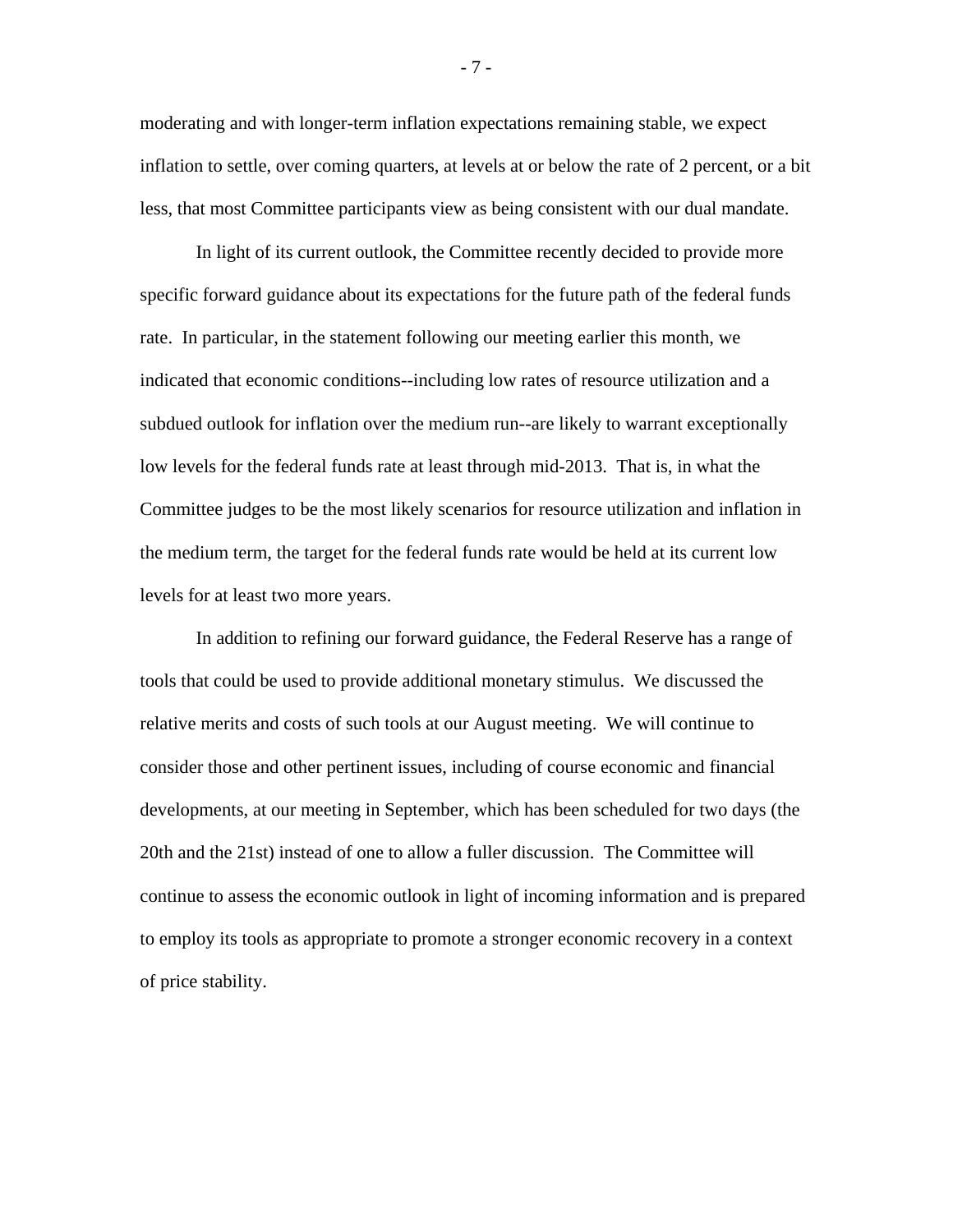## **Economic Policy and Longer-Term Growth in the United States**

 The financial crisis and its aftermath have posed severe challenges around the globe, particularly in the advanced industrial economies. Thus far I have reviewed some of those challenges, offered some diagnoses for the slow economic recovery in the United States, and briefly discussed the policy response by the Federal Reserve. However, this conference is focused on longer-run economic growth, and appropriately so, given the fundamental importance of long-term growth rates in the determination of living standards. In that spirit, let me turn now to a brief discussion of the longer-run prospects for the U.S. economy and the role of economic policy in shaping those prospects.

 Notwithstanding the severe difficulties we currently face, I do not expect the long-run growth potential of the U.S. economy to be materially affected by the crisis and the recession if--and I stress *if*--our country takes the necessary steps to secure that outcome. Over the medium term, housing activity will stabilize and begin to grow again, if for no other reason than that ongoing population growth and household formation will ultimately demand it. Good, proactive housing policies could help speed that process. Financial markets and institutions have already made considerable progress toward normalization, and I anticipate that the financial sector will continue to adapt to ongoing reforms while still performing its vital intermediation functions. Households will continue to strengthen their balance sheets, a process that will be sped up considerably if the recovery accelerates but that will move forward in any case. Businesses will continue to invest in new capital, adopt new technologies, and build on the productivity gains of the past several years. I have confidence that our European colleagues fully appreciate what is at stake in the difficult issues they are now confronting and that, over time, they

- 8 -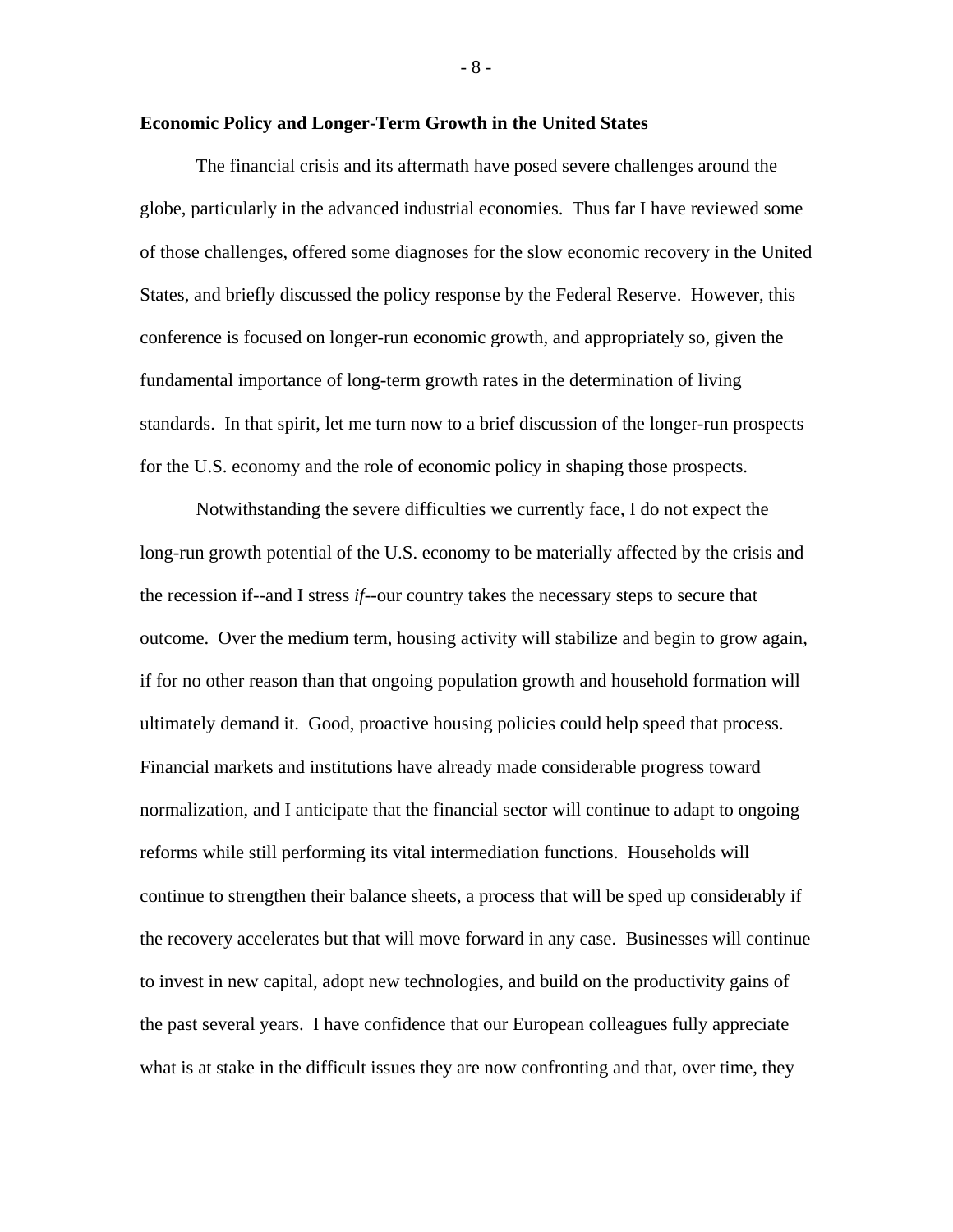will take all necessary and appropriate steps to address those issues effectively and comprehensively.

This economic healing will take a while, and there may be setbacks along the way. Moreover, we will need to remain alert to risks to the recovery, including financial risks. However, with one possible exception on which I will elaborate in a moment, the healing process should not leave major scars. Notwithstanding the trauma of the crisis and the recession, the U.S. economy remains the largest in the world, with a highly diverse mix of industries and a degree of international competitiveness that, if anything, has improved in recent years. Our economy retains its traditional advantages of a strong market orientation, a robust entrepreneurial culture, and flexible capital and labor markets. And our country remains a technological leader, with many of the world's leading research universities and the highest spending on research and development of any nation.

Of course, the United States faces many growth challenges. Our population is aging, like those of many other advanced economies, and our society will have to adapt over time to an older workforce. Our K-12 educational system, despite considerable strengths, poorly serves a substantial portion of our population. The costs of health care in the United States are the highest in the world, without fully commensurate results in terms of health outcomes. But all of these long-term issues were well known before the crisis; efforts to address these problems have been ongoing, and these efforts will continue and, I hope, intensify.

 The quality of economic policymaking in the United States will heavily influence the nation's longer-term prospects. To allow the economy to grow at its full potential,

- 9 -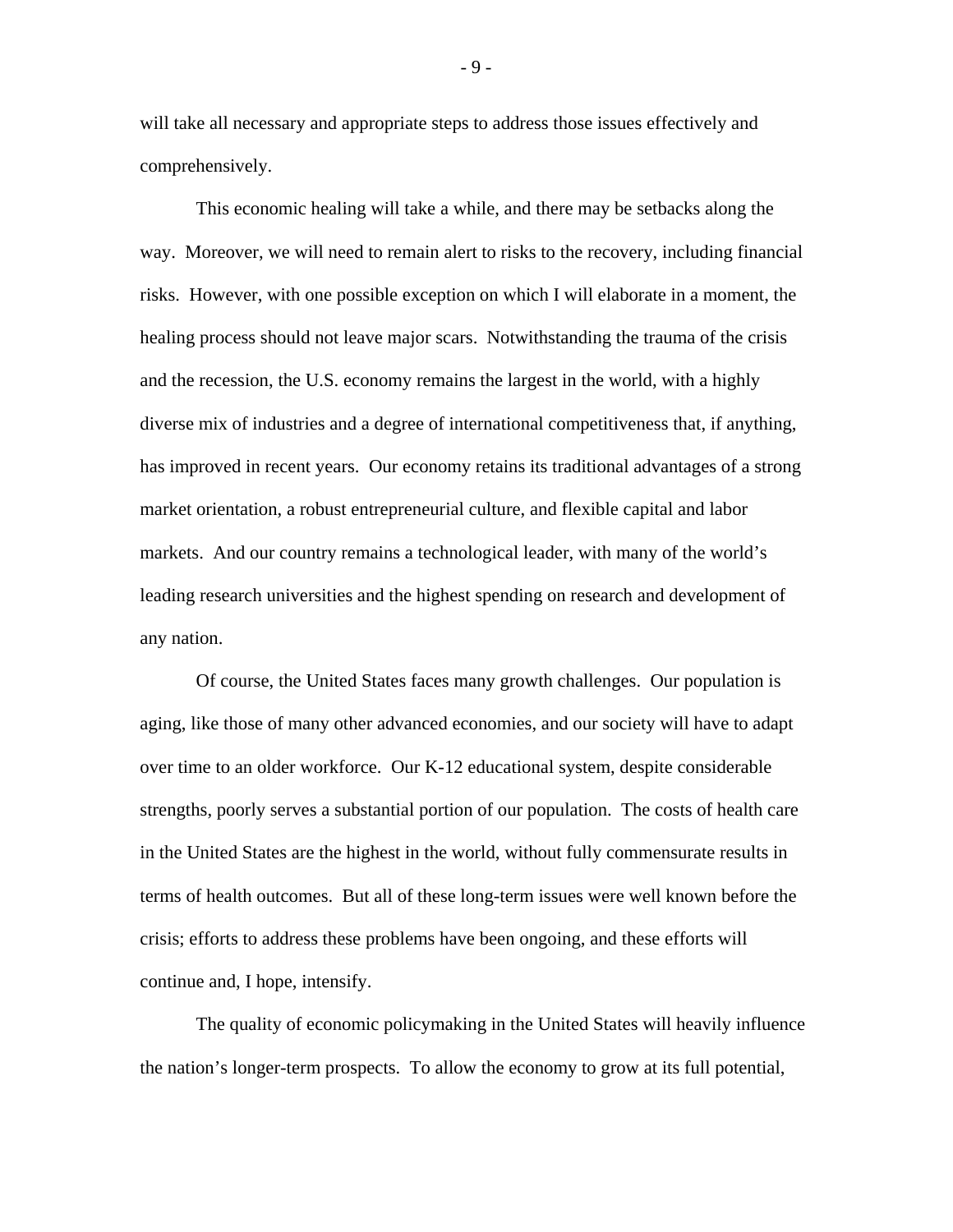policymakers must work to promote macroeconomic and financial stability; adopt effective tax, trade, and regulatory policies; foster the development of a skilled workforce; encourage productive investment, both private and public; and provide appropriate support for research and development and for the adoption of new technologies.

The Federal Reserve has a role in promoting the longer-term performance of the economy. Most importantly, monetary policy that ensures that inflation remains low and stable over time contributes to long-run macroeconomic and financial stability. Low and stable inflation improves the functioning of markets, making them more effective at allocating resources; and it allows households and businesses to plan for the future without having to be unduly concerned with unpredictable movements in the general level of prices. The Federal Reserve also fosters macroeconomic and financial stability in its role as a financial regulator, a monitor of overall financial stability, and a liquidity provider of last resort.

Normally, monetary or fiscal policies aimed primarily at promoting a faster pace of economic recovery in the near term would not be expected to significantly affect the longer-term performance of the economy. However, current circumstances may be an exception to that standard view--the exception to which I alluded earlier. Our economy is suffering today from an extraordinarily high level of long-term unemployment, with nearly half of the unemployed having been out of work for more than six months. Under these unusual circumstances, policies that promote a stronger recovery in the near term may serve longer-term objectives as well. In the short term, putting people back to work reduces the hardships inflicted by difficult economic times and helps ensure that our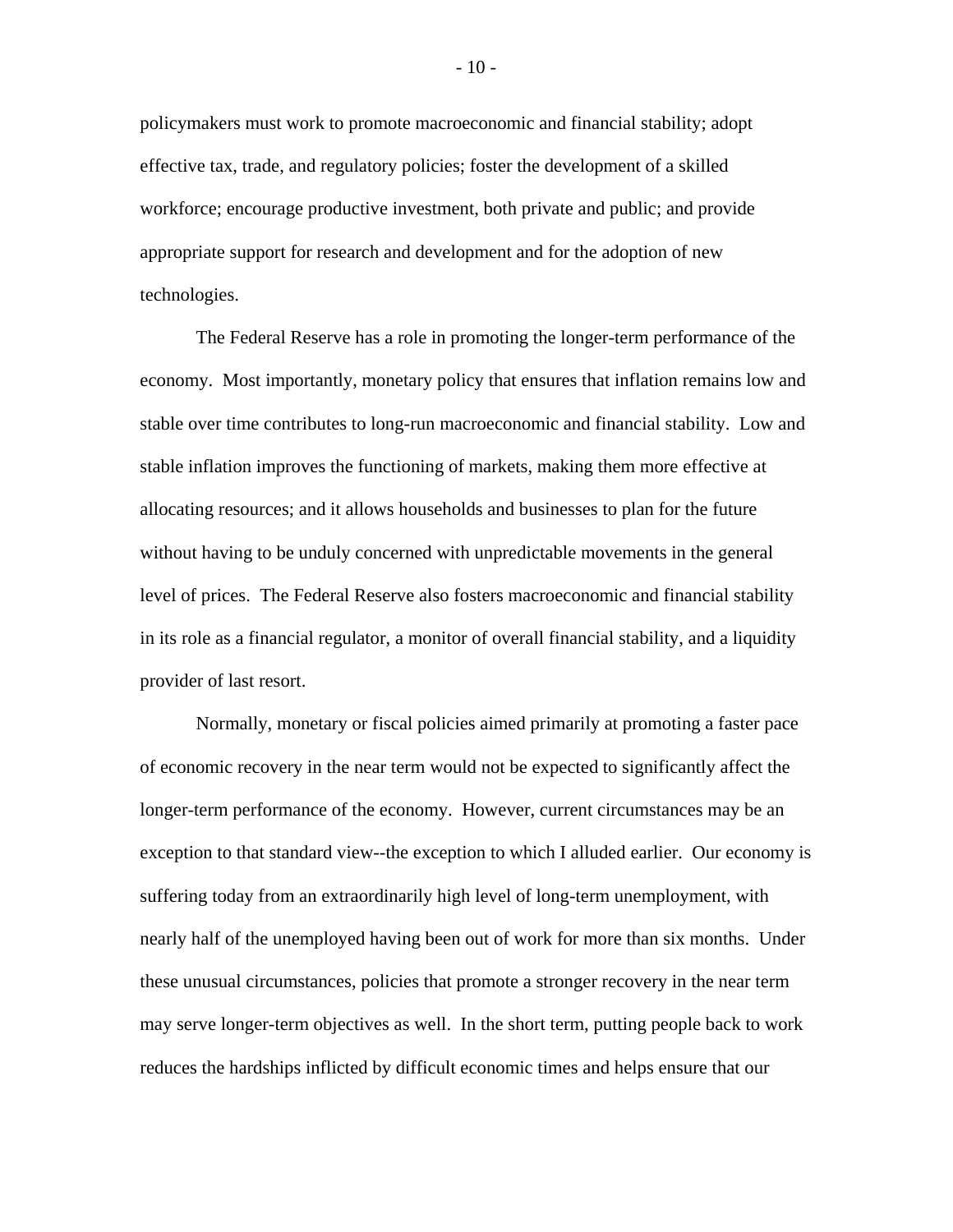economy is producing at its full potential rather than leaving productive resources fallow. In the longer term, minimizing the duration of unemployment supports a healthy economy by avoiding some of the erosion of skills and loss of attachment to the labor force that is often associated with long-term unemployment.

Notwithstanding this observation, which adds urgency to the need to achieve a cyclical recovery in employment, most of the economic policies that support robust economic growth in the long run are outside the province of the central bank. We have heard a great deal lately about federal fiscal policy in the United States, so I will close with some thoughts on that topic, focusing on the role of fiscal policy in promoting stability and growth.

To achieve economic and financial stability, U.S. fiscal policy must be placed on a sustainable path that ensures that debt relative to national income is at least stable or, preferably, declining over time. As I have emphasized on previous occasions, without significant policy changes, the finances of the federal government will inevitably spiral out of control, risking severe economic and financial damage.<sup>1</sup> The increasing fiscal burden that will be associated with the aging of the population and the ongoing rise in the costs of health care make prompt and decisive action in this area all the more critical.

Although the issue of fiscal sustainability must urgently be addressed, fiscal policymakers should not, as a consequence, disregard the fragility of the current economic recovery. Fortunately, the two goals of achieving fiscal sustainability--which is the result of responsible policies set in place for the longer term--and avoiding the creation of fiscal headwinds for the current recovery are not incompatible. Acting now to

 $\overline{a}$ 

<sup>&</sup>lt;sup>1</sup> See Ben S. Bernanke (2011), "Fiscal Sustainability," speech delivered at the Annual Conference of the Committee for a Responsible Federal Budget, Washington, June 14, www.federalreserve.gov/newsevents/speech/bernanke20110614a.htm.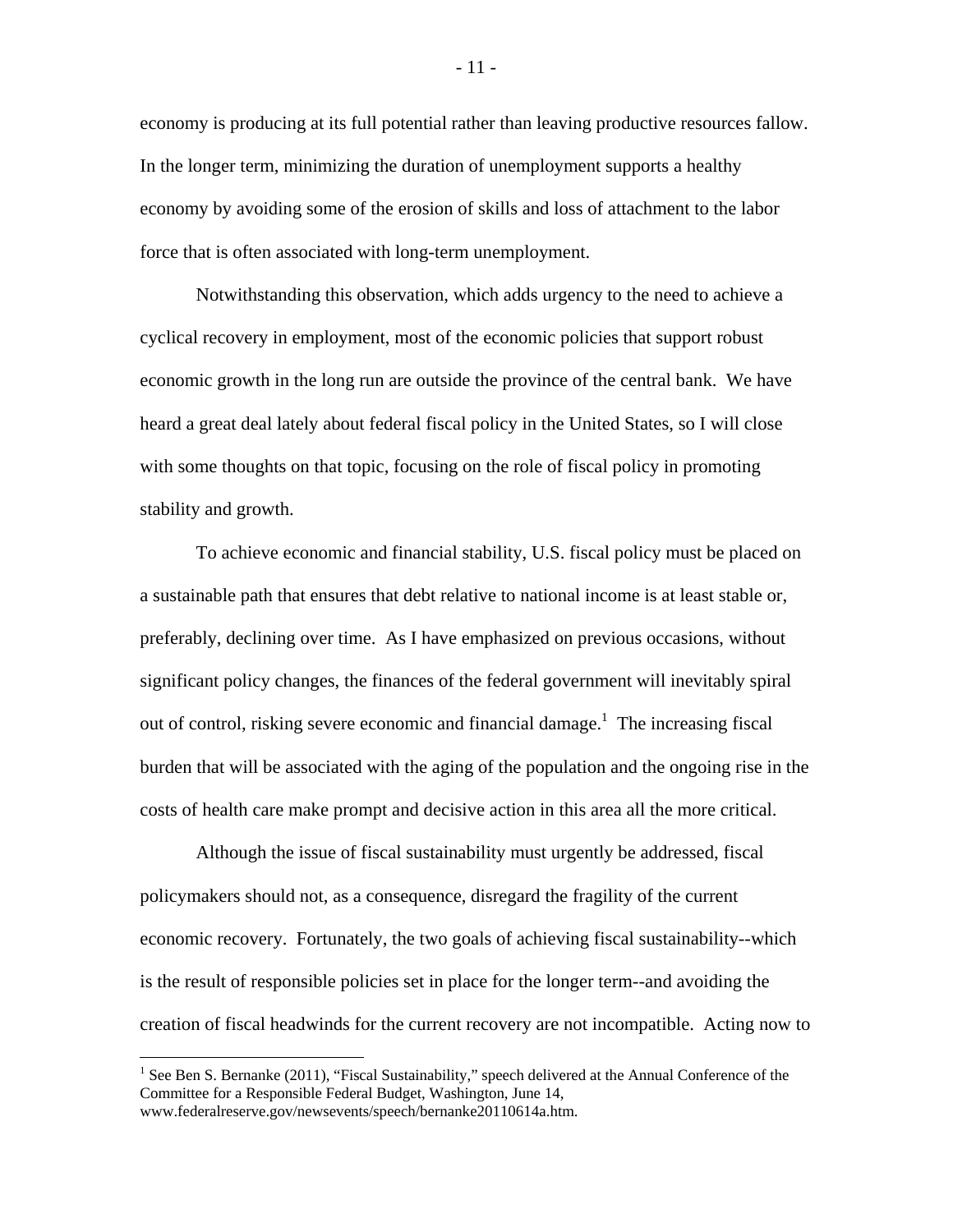put in place a credible plan for reducing future deficits over the longer term, while being attentive to the implications of fiscal choices for the recovery in the near term, can help serve both objectives.

Fiscal policymakers can also promote stronger economic performance through the design of tax policies and spending programs. To the fullest extent possible, our nation's tax and spending policies should increase incentives to work and to save, encourage investments in the skills of our workforce, stimulate private capital formation, promote research and development, and provide necessary public infrastructure. We cannot expect our economy to grow its way out of our fiscal imbalances, but a more productive economy will ease the tradeoffs that we face.

Finally, and perhaps most challenging, the country would be well served by a better process for making fiscal decisions. The negotiations that took place over the summer disrupted financial markets and probably the economy as well, and similar events in the future could, over time, seriously jeopardize the willingness of investors around the world to hold U.S. financial assets or to make direct investments in jobcreating U.S. businesses. Although details would have to be negotiated, fiscal policymakers could consider developing a more effective process that sets clear and transparent budget goals, together with budget mechanisms to establish the credibility of those goals. Of course, formal budget goals and mechanisms do not replace the need for fiscal policymakers to make the difficult choices that are needed to put the country's fiscal house in order, which means that public understanding of and support for the goals of fiscal policy are crucial.

Economic policymakers face a range of difficult decisions, relating to both the

- 12 -